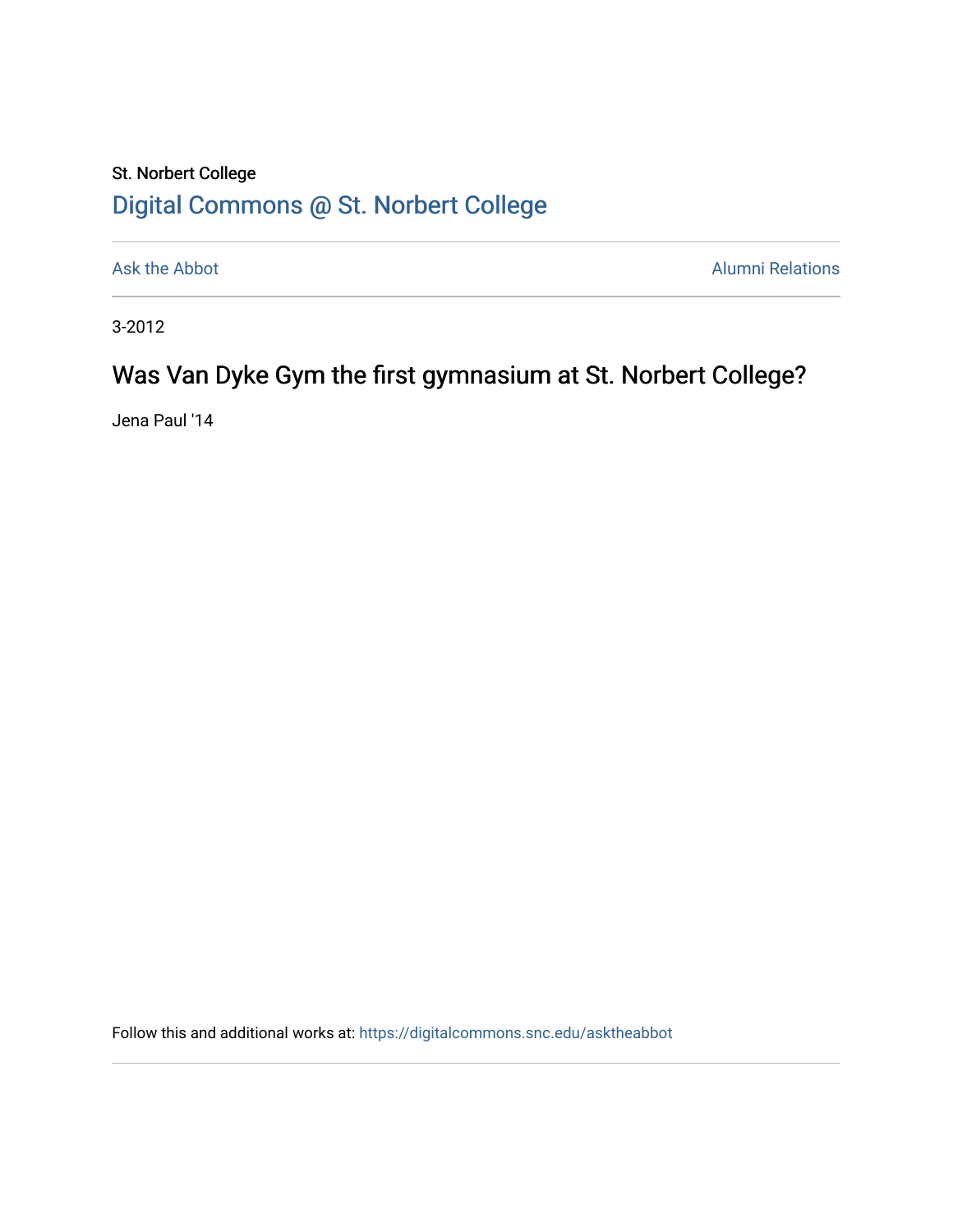

[Academics](https://www.snc.edu/academics) [Admission](https://www.snc.edu/admission) [Campus Life](https://www.snc.edu/campuslife) [Living Norbertine](https://www.snc.edu/livingnorbertine) [Athletics](https://www.snc.edu/athletics) [About](https://www.snc.edu/about)

Q

Giving

to SNC

 $\geq$  [Alumni](https://www.snc.edu/alumni/)  $\geq$  [Ask the Abbot](https://www.snc.edu/alumni/abbot/)  $\geq$  March 2012 合

### [Alumni](https://www.snc.edu/alumni/index.html)

[Events & Reunions](https://www.snc.edu/alumni/event/index.html) [Behind the Arch](https://www.snc.edu/alumni/event/behindthearch/) [Benefits and Services](https://www.snc.edu/alumni/benefits.html) [Get Involved](https://www.snc.edu/alumni/getinvolved.html) [Give to SNC](http://giving.snc.edu/) [Alumni Awards](https://www.snc.edu/alumni/awards/index.html) [Knight Lights](https://www.snc.edu/alumni/knightlights/index.html) [Alumni-Owned](https://www.snc.edu/alumni/directory/index.html) [Businesses Network](https://www.snc.edu/alumni/directory/index.html) [Alumni Board](https://www.snc.edu/alumni/alumniboard.html) [Student Alumni](https://www.snc.edu/alumni/saa.html) [Ambassadors](https://www.snc.edu/alumni/saa.html) [Staff](https://www.snc.edu/alumni/contactus.html)

# March 2012 Question:

Dear Abbot Pennings,

Was Van Dyke Gym the first gymnasium at St. Norbert College?

Thank you, Jena Paul '14

#### Answer:

My dearest Jena,

Please accept my gratitude for your inquiry, which affords me the opportunity to share some little-known history of the college.

The first gymnasium used by St. Norbert students was the former Kidney Boat Factory. This building was acquired from boat builder Daniel Kidney in the very early years of the college and was moved intact from the riverfront to a site along what used to be Second Street, which ran through campus just east of the newly opened Michels Commons. The wooden structure, heated by a wood-burning stove, was used as a gymnasium until 1905, when it was destroyed by fire. A second gymnasium built on the same site met the same end, burning to the ground in 1911.

A third gymnasium was constructed on the north side of Millar Street, north of Sensenbrenner Hall. This wood building with brick veneer was later removed for salvage.

The gym about which you inquired was actually the fourth at



#### Ask the Abbot

As the founder of St. Norbert College, and having a prime seat in the center of campus throughout the years, I, Abbot Bernard Pennings, hold the answers to many of your burning questions about the college. [Submit Your Question](https://www.snc.edu/alumni/abbot/index.html)